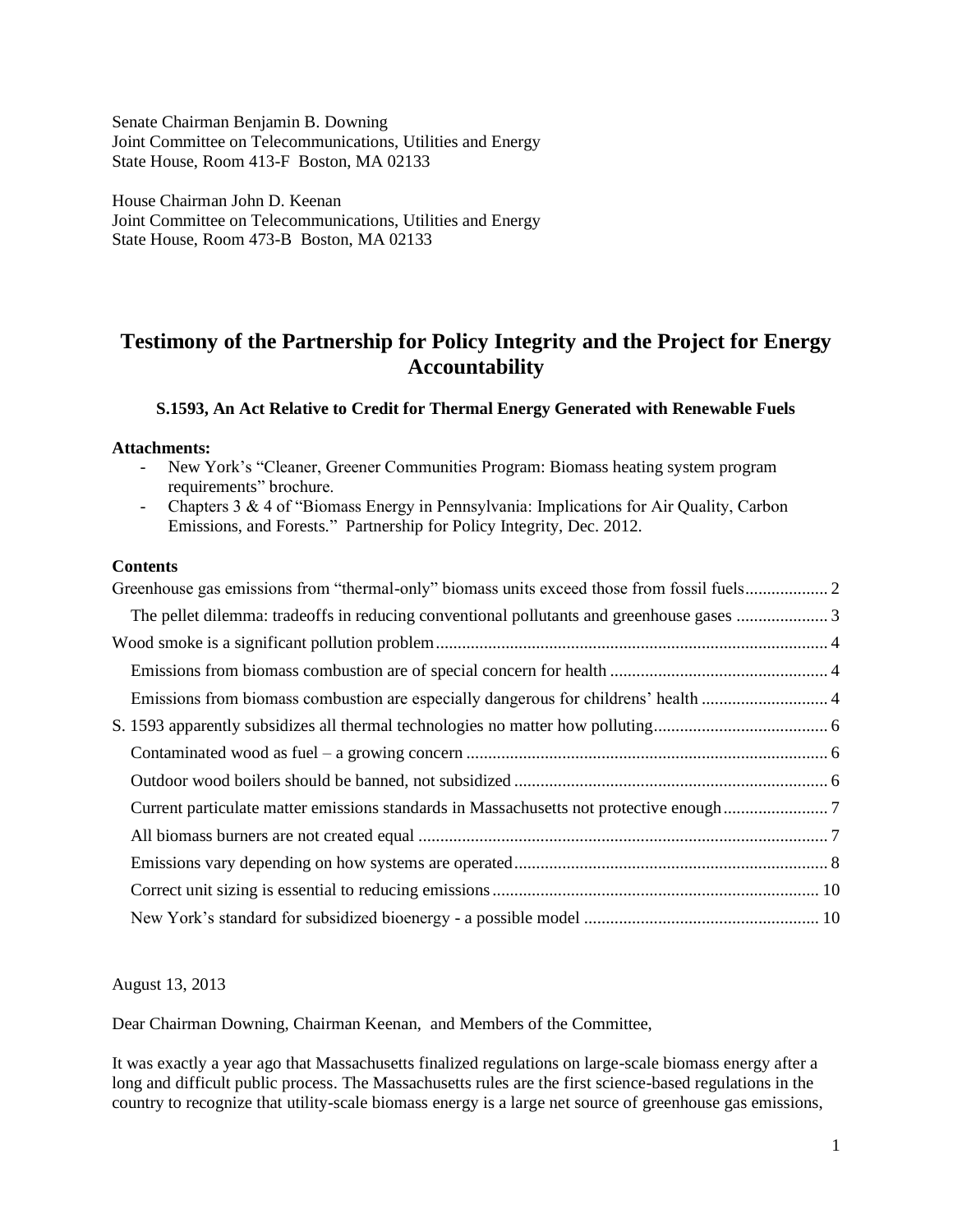and as such, should not receive renewable energy subsidies. With regard to conventional air pollution, it is increasingly recognized that biomass energy is very polluting – for instance, the Massachusetts Medical Society has passed a resolution opposing biomass energy because it poses an "unacceptable risk" to human health,<sup>1</sup> and the American Lung Association not only opposes subsidies for bioenergy,<sup>2</sup> but also "strongly opposes the combustion of wood and other biomass sources at schools and institutions with vulnerable populations."<sup>3</sup>

However, looking at S. 1593, it is as if none of those policy developments ever occurred. As written, the bill shows no awareness or concern for impact that "thermal only" bioenergy may have on greenhouse gas emissions, air quality, or forests. Its construction is so open, even the biomass energy proponents who have commented on the bill have called for it to be made more restrictive.<sup>4</sup>

We believe the inclusion of biomass energy in S. 1593 is like a rotten apple that is going to spoil the barrel for the truly "clean" technologies that would be promoted by this bill, and that it should be excluded altogether. This bill would subsidize a technology, wood burning, that is one of the largest sources of air pollution in the U.S., a technology that actually causes people to get sick and die. This is not an exaggeration. The effects of particulate pollution on respiratory and cardiac health are well-known and characterized by a linear response that extends below the current EPA health threshold. "Natural experiments," such as the example of how traffic restrictions during the Atlanta Olympics led to decreased particulate levels and lower hospitalization rates for asthma,<sup>5</sup> confirm that reducing pollution pays dividends virtually immediately in improved health and reduced medical costs. Conversely, "bad air days" are accompanied by increased rates of respiratory and cardiac incidents. Regional air quality monitoring does not reflect the intense patches of air pollution that can develop in certain areas, so that air quality is very poorly characterized at the local level. If you are an asthmatic, the pollution emitted by even a "well controlled" biomass burner in your neighborhood can put you in the hospital, particularly if it is adding to the existing burden of air pollution.

It also seems strange to see bill 1593 offered as it is, given the efforts that were expended by all in recent years – citizens, environmental groups, and government officials – to enact a serious and science-based policy on utility-scale bioenergy. In that context, the present promotion of "thermal-only" bioenergy with absolutely no scrutiny or side-rails of any kind is incompatible with the standard previously set by the State. The bill almost looks like an "end-run" around Massachusetts' new biomass regulations, given that it contains no efficiency standards, which are essential to reducing net greenhouse gas emissions from bioenergy and therefore a critical component of the new rules. If biomass energy continues to be included in S. 1593, the bill needs to be dramatically rewritten, but only after a science-driven public process that scrutinizes the real impacts of "thermal only" bioenergy on greenhouse gas emissions, air quality, and forests. The people of Massachusetts deserve no less.

# <span id="page-1-0"></span>**Greenhouse gas emissions from "thermal-only" biomass units exceed those from fossil fuels**

There is now broad consensus in the scientific community that burning biomass for energy creates a "carbon debt," increasing the amount of  $CO<sub>2</sub>$  in the atmosphere over what would be emitted if fossil fuels

 $\overline{a}$ 

<sup>&</sup>lt;sup>1</sup> Massachusetts Medical Society. "Massachusetts Medical Society Adopts Policy Opposing Biomass Power Plants." Press release, December 9, 2009

 $2^{2}$  Letter from American Lung Association to Representatives Waxman and Markey, requesting that bioenergy not be subsidized as renewable energy under the American Clean Energy and Security Act. June 24, 2009.

<sup>&</sup>lt;sup>3</sup> American Lung Association Public Policy Position on Energy. Approved June 11, 2011.

<sup>&</sup>lt;sup>4</sup> Testimony of the Massachusetts Renewable Thermal Coalition on S. 1593, July 16, 2013.

 $<sup>5</sup>$  Friedman M.S., et al. 2001. Impact of changes in transportation and commuting behaviors during the 1996</sup> Summer Olympic games in Atlanta on air quality and childhood asthma. Journal of the American Medical Association 285:897-905.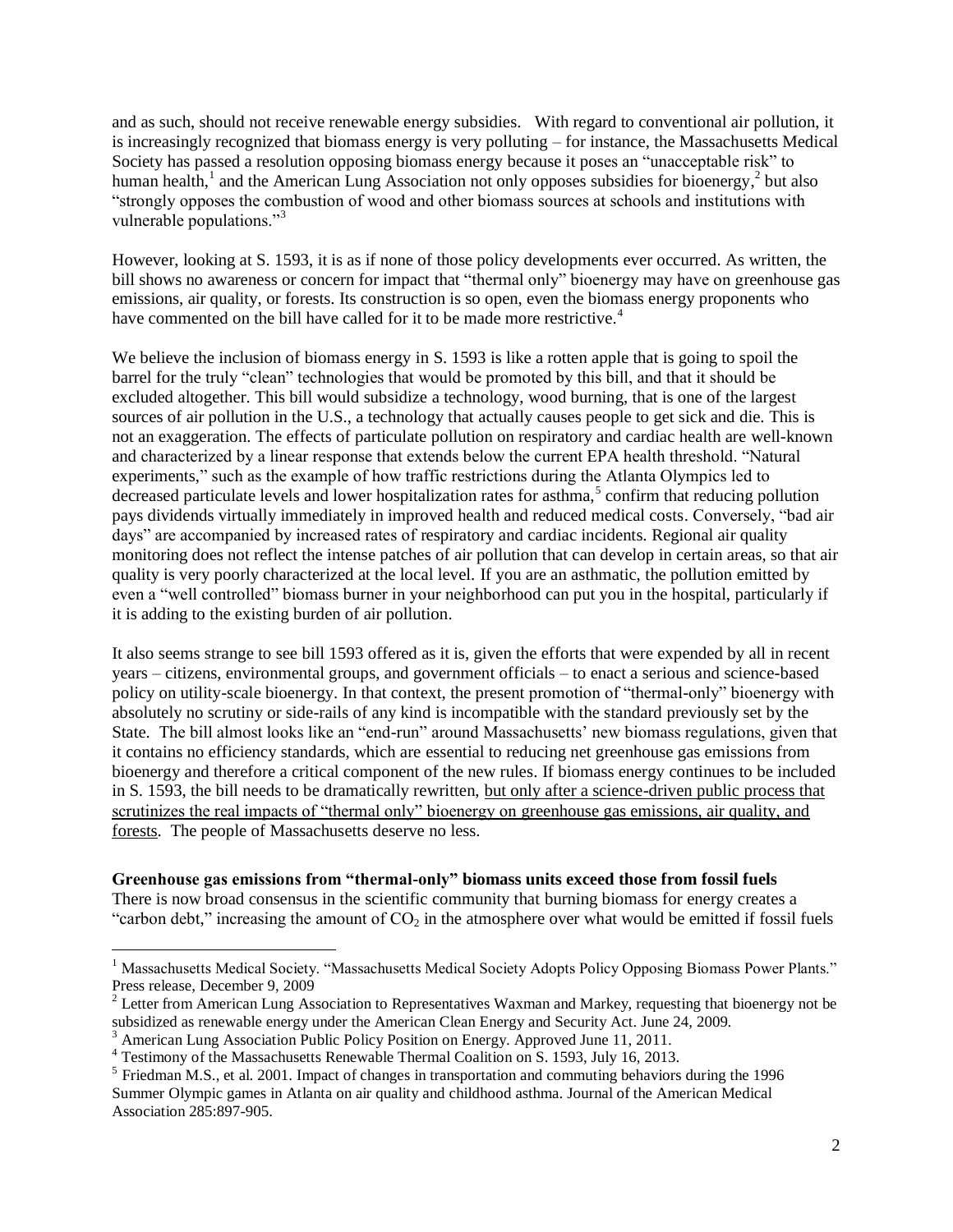were used.<sup>6</sup> This occurs not only because burning biomass for energy emits more  $CO<sub>2</sub>$  at the stack than fossil fuels, but also because harvesting forests for fuel decreases their  $CO<sub>2</sub>$  uptake capacity for some period of time, and the reduction in this "sink" for  $CO_2$  increases  $CO_2$  in the atmosphere just as much as increasing emissions does. It is true that the Manomet Study, which underlies the Massachusetts regulations governing bioenergy eligibility for the RPS, did conclude that small-scale thermal biomass burners can have shorter "payback" times of this carbon debt than utility-scale facilities. This is because while there is a large difference in efficiency between utility-scale biomass power plants and fossil-fueled power plants (24 percent, versus 32 percent to more than 45 percent), there is less of a difference in efficiency between thermal-only biomass burners and thermal-only oil or gas burners. The smaller efficiency gap reduces the amount of excess  $CO<sub>2</sub>$  that is emitted by burning biomass in a thermal-only burner, relative to burning fossil fuels.

However, there should be no confusion on this point – even for the highest-efficiency thermal-only systems, biomass burners still emit more  $CO<sub>2</sub>$  at the stack than fossil-fuel burners per unit energy generated. If, after being harvested for biomass fuel, trees are allowed to fully grow back for several decades (which assumes no further harvesting, a condition that is rarely met) the bioenergy carbon debt can be paid off. For thermal-only systems, paying off the carbon debt – meaning that biomass  $CO<sub>2</sub>$ emissions have been drawn down by forest regrowth so that net emissions are now equivalent to those from an oil burner – takes 15 - 30 years to when a mixture of whole trees and residues is used as fuel. It takes 60 - 90 years to resequester the extra  $CO<sub>2</sub>$  from burning biomass compared to a natural gas thermalonly system.<sup>7</sup>

<span id="page-2-0"></span>*The pellet dilemma: tradeoffs in reducing conventional pollutants and greenhouse gases* In fact, these time-spans are very likely underestimates, because the Manomet Study did not fully characterize the carbon debt associated with wood pellets, the fuel that many thermal-only biomass systems are likely to burn. Pellets are much "cleaner burning" than green wood chips – in fact, many units that promise reduced emissions of particulate matter (PM) require pellets to be used as fuel. Wood chips tend to be fairly wet (the industry standard for water content is 45%) and also they can be quite dirty, making increasing CO and PM emissions and making combustion uneven. A major problem with pellets, however, is that they are even more "carbon intensive" a fuel than regular wood chips. It takes more than two tons of trees to make one ton of pellets, because high-quality pellets are made from debarked trunkwood, not low-diameter "waste" wood or bark. Further, once the trees are harvested, they must be ground up, cooked, and then extruded in a die to make the pellets – a process that is quite energyintensive.

We've seen the advocacy letter filed by the Massachusetts Renewable Thermal Energy Coalition on S. 1593. The letter claims that the bill would reduce emissions of greenhouse gases, which is arguably a

 6 For example: Colnes, A., et al. 2012. Biomass supply and carbon accounting for Southeastern Forests. Biomass Energy Resource Center, Montpelier, VT.; Mitchell, S., et al. 2012. Carbon debt and carbon sequestration parity in forest bioenergy production. GCB Bioenergy (2012) doi:10.1111/j.1757-1707.2012.01173.x; McKechnie, J. et al. 2011. Forest bioenergy or forest carbon? Assessing trade-offs in greenhouse gas mitigation with wood-based fuels. Environmental Science and Technology, 45: 789-795. Hudiberg, T., et al. 2011. Regional carbon dioxide implication of forest bioenergy production. Nature Climate Change 1, 419-423. EPA's Science Advisory Panel Review of EPA's Accounting Framework for Biogenic CO<sub>2</sub> Emissions from Stationary Sources (September 2011) concluded, "Carbon neutrality cannot be assumed for all biomass energy a priori… For logging residues and other feedstocks that decay over longer periods, decomposition cannot be assumed to be instantaneous." Burning forest residues is considered to have emissions that affect the climate."

<sup>&</sup>lt;sup>7</sup> Walker, T., et al. 2013. Carbon accounting for woody biomass from Massachusetts (USA) managed forests: a framework for determining the temporal impacts of wood biomass energy on atmospheric greenhouse gas levels. Journal of Sustainable Forestry 32:1-2, 130-158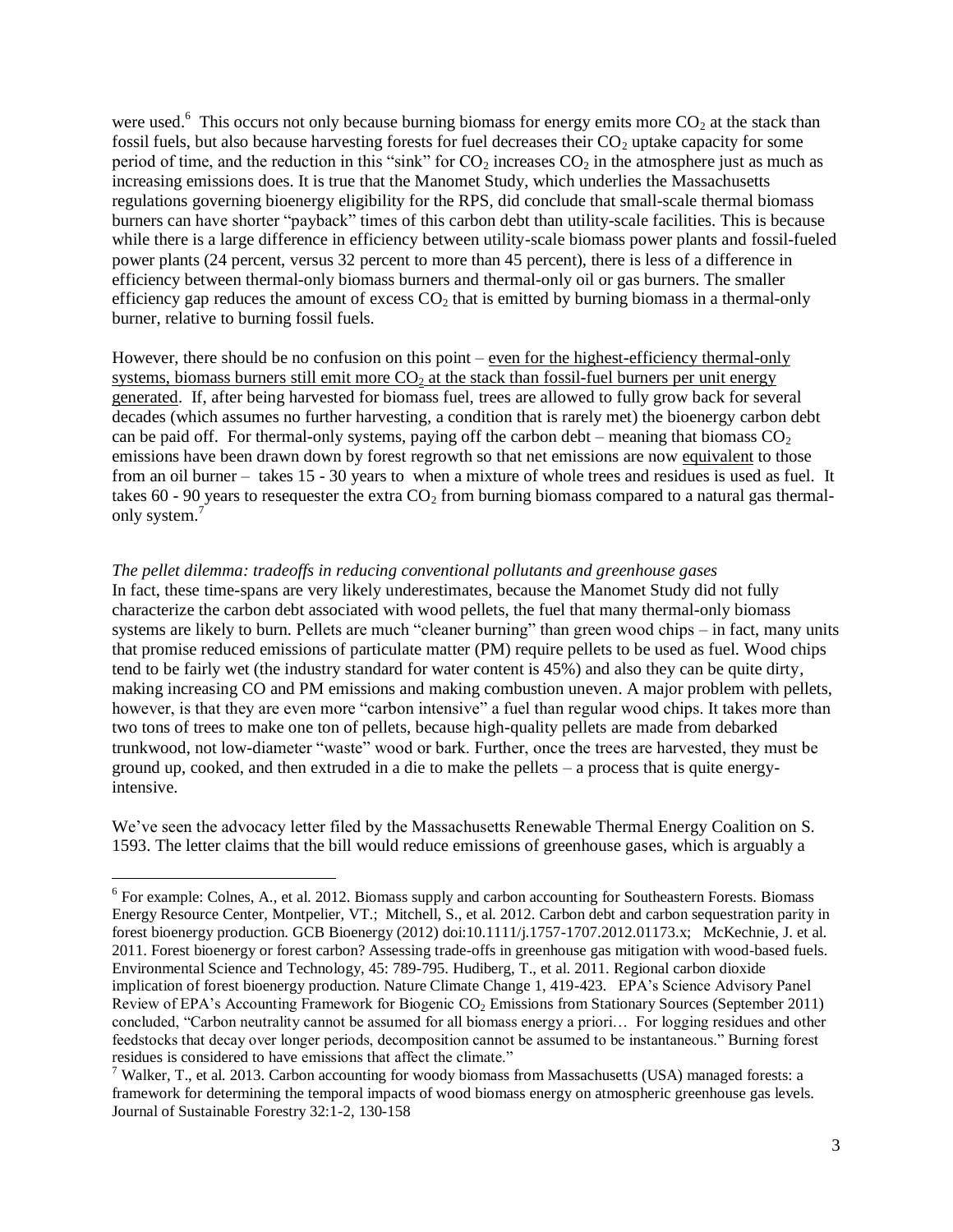misrepresentation, given that the letter does not specify a timeframe. Given the Manomet Study's conclusions that even thermal-only systems increase  $CO<sub>2</sub>$  emissions for a period of years to decades, and given the amount of time and effort that went into crafting new bioenergy regulations that were reasonably defensible from a scientific perspective, it is really unacceptable for the state to be contemplating extending subsidies to thermal-only biomass energy without due consideration of the greenhouse gas implications.

## <span id="page-3-0"></span>**Wood smoke is a significant pollution problem**

Residential wood smoke is a significant source of pollution in many rural areas of the United States, for instance contributing over 90% of total carbon-containing particulate emissions in rural areas of New York.<sup>8</sup> Ameliorating this can have direct effects on health. A study conducted in the inversion-prone region of Libby, Montana, found that a woodstove change-out program that replaced around 1100 residential stoves with new, EPA-certified models significantly reduced both ambient particulate matter levels and incidence of "wheeze" and other respiratory symptoms including cold, bronchitis, influenza, and throat infection in children.<sup>9</sup> Adding new sources of woodsmoke to a community, as S. 1593 intends to do by offering subsidies, can only increase air pollution and in turn the incidence of respiratory and heart disease.

#### <span id="page-3-1"></span>*Emissions from biomass combustion are of special concern for health*

An important characteristic of particulate matter (PM) from biomass combustion is the large proportion that is emitted in 2.5 micron (PM<sub>2.5</sub>) size class and below, with a substantial fraction and often the majority in the sub-1 micron size class,<sup>10</sup> the hardest size fraction to capture with emissions controls and one that has special implications for health, due to its ability to penetrate deep into the lungs. The impacts of a single residential woodstove on a neighborhood's air quality can be profound. Yet S. 1593 would subsidize units with far greater emissions than a woodstove. EPA-certified woodstoves are supposed to emit no more than 7.5 grams per hour of particulate matter. If a wood stove were operated year-round at this rate, it would emit about 145 pounds of PM, or 0.0725 tons. In contrast, a 2.5 MMBtu/hr biomass burner (the size that might be installed in a public building) emitting 0.1 lb/MMBtu particulate matter (the Massachusetts standard for small biomass burners) would emit 1.095 tons of particulate matter over the course of a year, which would be the equivalent of having 15 EPA-certified woodstoves venting out of that single stack. As stacks for small burners tend to be rather short, biomass burners installed at schools and other public buildings disperse their pollution right where people are. However, air quality modeling is rarely if ever conducted for small facilities, even though their emissions rates are greater than the emissions rates for utility-scale burners where modeling is required, and their potential impacts on air quality in the vicinity can be just as large.

<span id="page-3-2"></span>*Emissions from biomass combustion are especially dangerous for childrens' health*  Given these facts, the portrayal of bioenergy as a "clean" source of heat in states with "fuels for schools" programs really depends on keeping people in the dark about what the emissions are, refraining from air quality modeling and local air quality monitoring, and assuming that schools and other public places

 8 Johnson, P., et al. 2008. Assessment of carbonaceous PM2.5 for New York and the region. Final report 08-01. Report prepared by Northeast States for Coordinated Air Use Management for the New York State Energy Research and Development Authority. March, 2008

<sup>&</sup>lt;sup>9</sup> Noonan, C.W. et al. 2012. A rural community intervention targeting biomass combustion sources: effects on air quality and reporting of children's respiratory outcomes. Occup. Environ. Med. 69:354-360. Doi: 10.1136/oemed-2011-100394

<sup>&</sup>lt;sup>10</sup> Sippula, O. 2010. Fine particle formation and emissions in biomass combustion. Dissertation, Department of Environmental Science, University of Eastern Finland, Kuopio, Finland.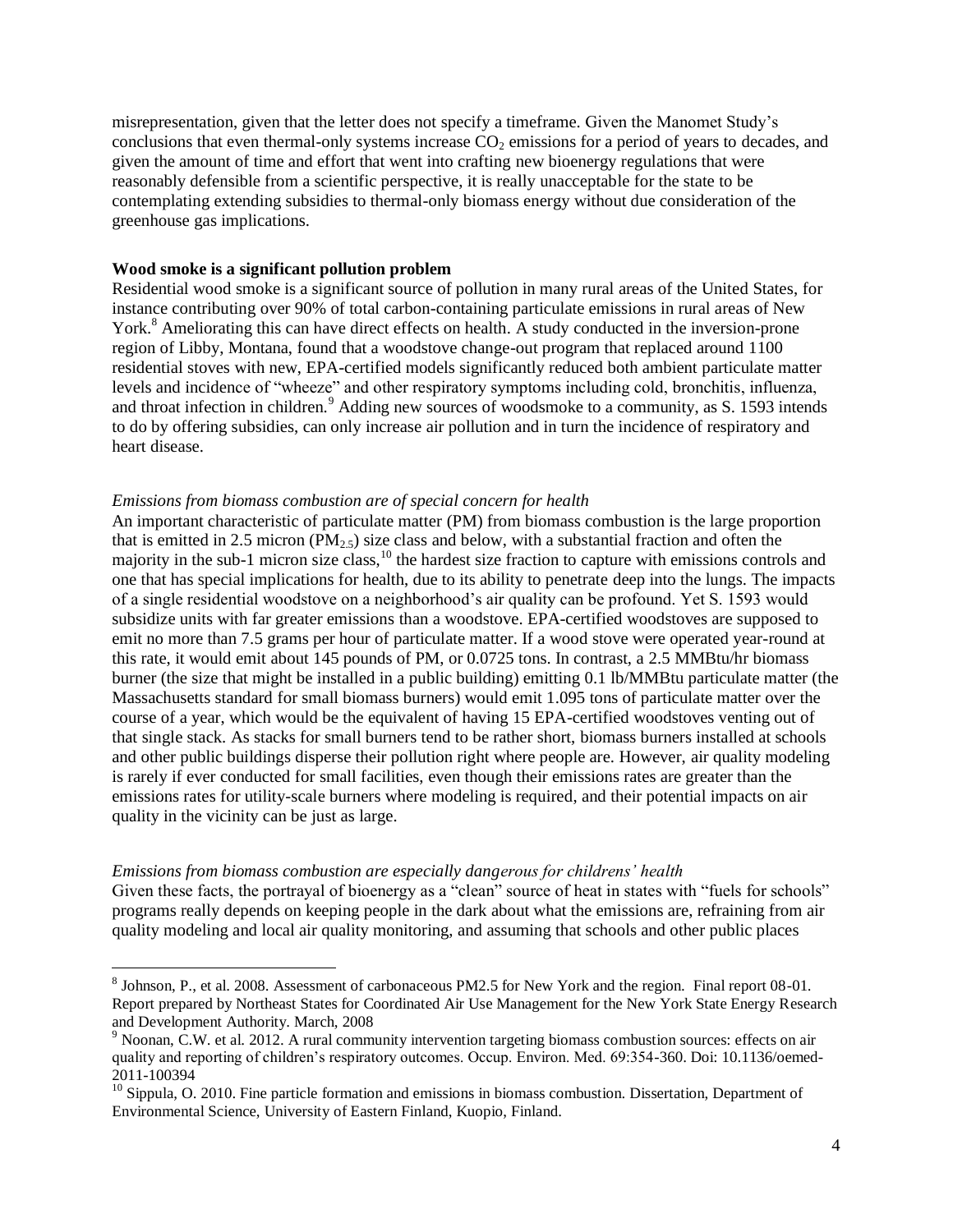where such boilers are installed don't keep good records on incidence of asthma and other health problems before and after installation of a biomass burner. In Massachusetts, we have to do better. With a high rate of pediatric asthma in the state (10.9 percent in  $2009<sup>11</sup>$ ), it is fair to say that children are an exceptionally "susceptible" population for health problems from air pollution that would be impacted by any increase in the number of woodburners in Massachusetts communities.



Figure 1. Incidence of pediatric asthma in Massachusetts.<sup>12</sup>

Installing a biomass burner at a public building essentially forces the people in that building to be a "captive audience" for the emissions, which include particulate matter, carbon monoxide, nitrogen oxides, and hazardous air pollutants like benzene and formaldehyde that are emitted even when "clean" wood is burned. Children have higher respiratory rates per unit weight and are more active than adults, taking in a greater volume of air, thus even if they don't have a pre-existing respiratory condition, they are primed to be susceptible to air pollution. Laws restricting school bus idling, and fines for companies that idle excessively (as just occurred in Eastern Massachusetts, where EPA fined a company \$35,000<sup>13</sup>), reflect a growing awareness that air pollution and schools are a bad combination. Replacing old dirty oil burners at homes, schools, and other public buildings with solar thermal heat could help reduce the incidence of

 $\overline{a}$ 

<sup>&</sup>lt;sup>11</sup> Massachusetts Department of Public Health, Bureau of Environmental Health. Pediatric Asthma in Massachusetts 2008 – 2009. September, 2012. Boston, MA.

 $12$  Ibid.

<sup>&</sup>lt;sup>13</sup> U.S. Environmental Protection Agency. Press Release: School Bus Company to Install Automatic Idle Shut-off Controls and Pay Penalties under the Clean Air Act. July 17, 2013. Boston, MA.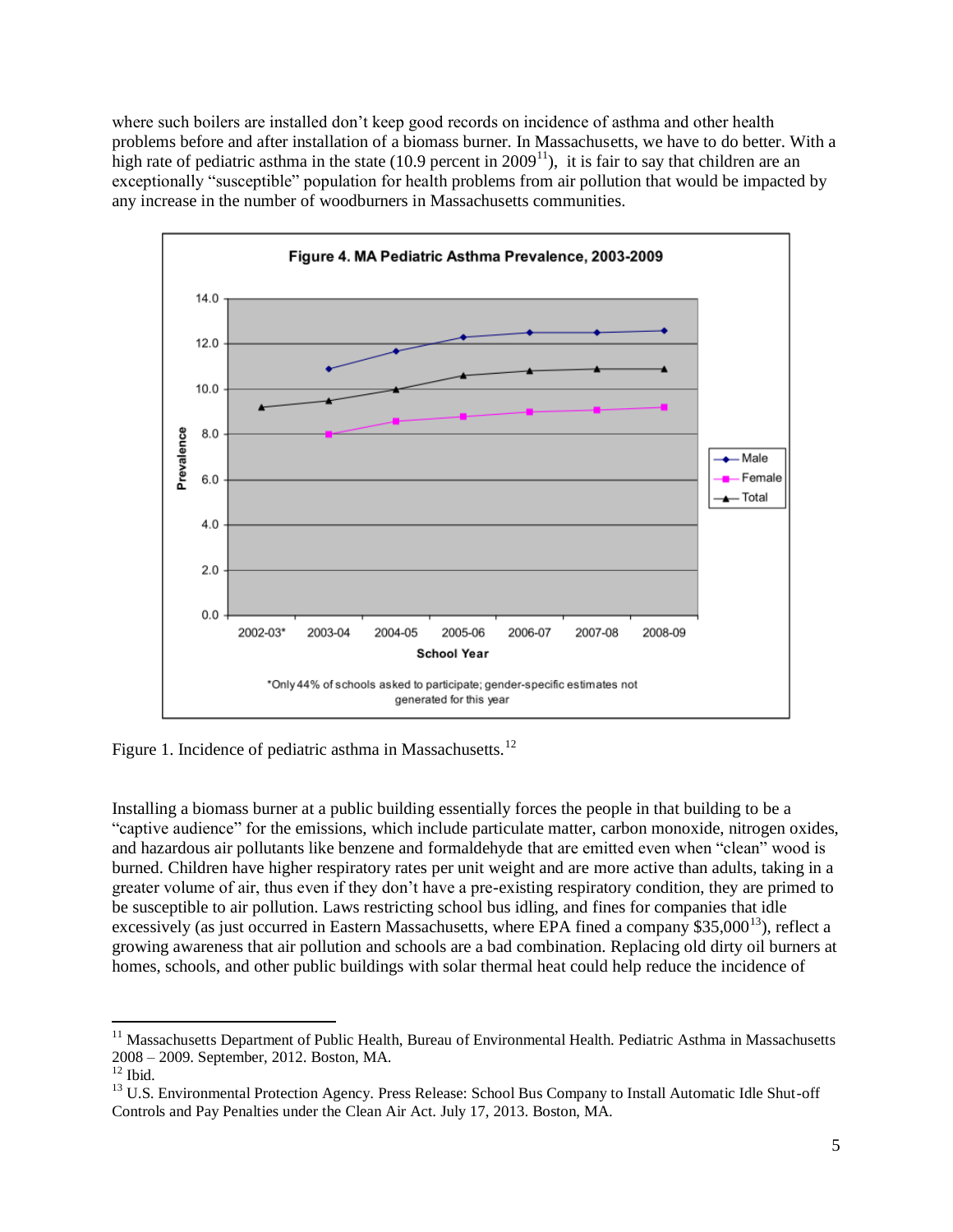asthma, but replacing oil burners with even higher-emissions biomass burners will increase it. Why would the legislature subsidize these technologies equally?

### <span id="page-5-0"></span>**S. 1593 apparently subsidizes all thermal technologies no matter how polluting**

The extension of subsidies under S. 1593 to "any facility that generates useful thermal energy" leaves the door open to the most polluting technologies to be subsidized under this bill. Even the word "facility" is not defined in the law that's being modified, Chapter 25A of the General Laws. Fireplaces, woodstoves burning cordwood, pellet stoves, outdoor wood boilers, larger institutional size pellet boilers, cordwood boilers, wood chip boilers, boilers with thermal storage and boilers with just a water jacket – these are all wood burning technologies that generate useful thermal energy, all of which could apparently receive subsidies under this bill.

# <span id="page-5-1"></span>*Contaminated wood as fuel – a growing concern*

There is nothing in S. 1593 to prevent a unit from burning contaminated materials, such as construction waste or garbage. While the Pellet Fuels Institute has voluntary standards for pellet quality, there is no regulatory pellet fuel standard in the United States, thus there is little control over what wood is used. Some pellet manufacturers do appear to be using contaminated wood in their products. A recent study from New York found elevated levels of arsenic, chromium, cadmium, lead, mercury, nickel, copper and zinc in 15% of a selection of 100 different brands of pellet fuels purchased in the state. In some cases, metals concentrations were thousands of times higher than in the low-concentration, presumably uncontaminated samples.<sup>14</sup> Currently, there is nothing to stop someone who owns a woodburner from burning contaminated fuels.

## <span id="page-5-2"></span>*Outdoor wood boilers should be banned, not subsidized*

 $\overline{a}$ 

With regard to the types of units S. 1593 would subsidize, there does not appear to be anything in the bill that would prevent outdoor wood boilers (OWBs) from getting subsidies. Legislators are probably aware that OWBs are a significant emerging health concern, noted for their ability to pollute entire neighborhoods. Though a typical OWB can emit 10 lb of particulate matter a day, they are barely regulated at the federal level, which is why the State of Massachusetts has just joined a Notice of Intent to Sue that was filed against EPA,<sup>15</sup> noting that the Agency is overdue in issuing protective regulations on OWBs. Until the EPA gets its regulatory house in order, the States are responsible for protecting citizens from wood smoke pollution, but unfortunately, far from doing that, S. 1593 actually incentivizes the most polluting technologies.

[Conference/~/media/Files/Events/Events%20and%20Conferences/EMEP%202011/presentations/Rector.ashx\)](http://www.nyserda.ny.gov/Page-Sections/Environmental-Research/EMEP/Conferences/2011-EMEP-Conference/~/media/Files/Events/Events%20and%20Conferences/EMEP%202011/presentations/Rector.ashx).

 $14$  Rector, L., et al. 2011. Residential wood pellets: elemental composition, market analysis and policy implications. Presentation at "Environmental monitoring, evaluation and protection in New York: linking science and policy" Conference hosted by New York State Energy Research and Development Authority, November 15 & 16, Albany, N.Y. (available at [http://www.nyserda.ny.gov/Page-Sections/Environmental-Research/EMEP/Conferences/2011-](http://www.nyserda.ny.gov/Page-Sections/Environmental-Research/EMEP/Conferences/2011-EMEP-Conference/~/media/Files/Events/Events%20and%20Conferences/EMEP%202011/presentations/Rector.ashx) [EMEP-](http://www.nyserda.ny.gov/Page-Sections/Environmental-Research/EMEP/Conferences/2011-EMEP-Conference/~/media/Files/Events/Events%20and%20Conferences/EMEP%202011/presentations/Rector.ashx)

<sup>&</sup>lt;sup>15</sup> Attorneys General of New York, Connecticut, Maryland, Massachusetts, Oregon, Rhode Island, and Vermont, and the Puget Sound Clean Air Agency. New Source Performance Standards for Residential Wood Burning Heaters

<sup>-</sup> Notice of Intent to Sue Pursuant to 42 U.S.C. § 7604(b)(2). August 1, 2013.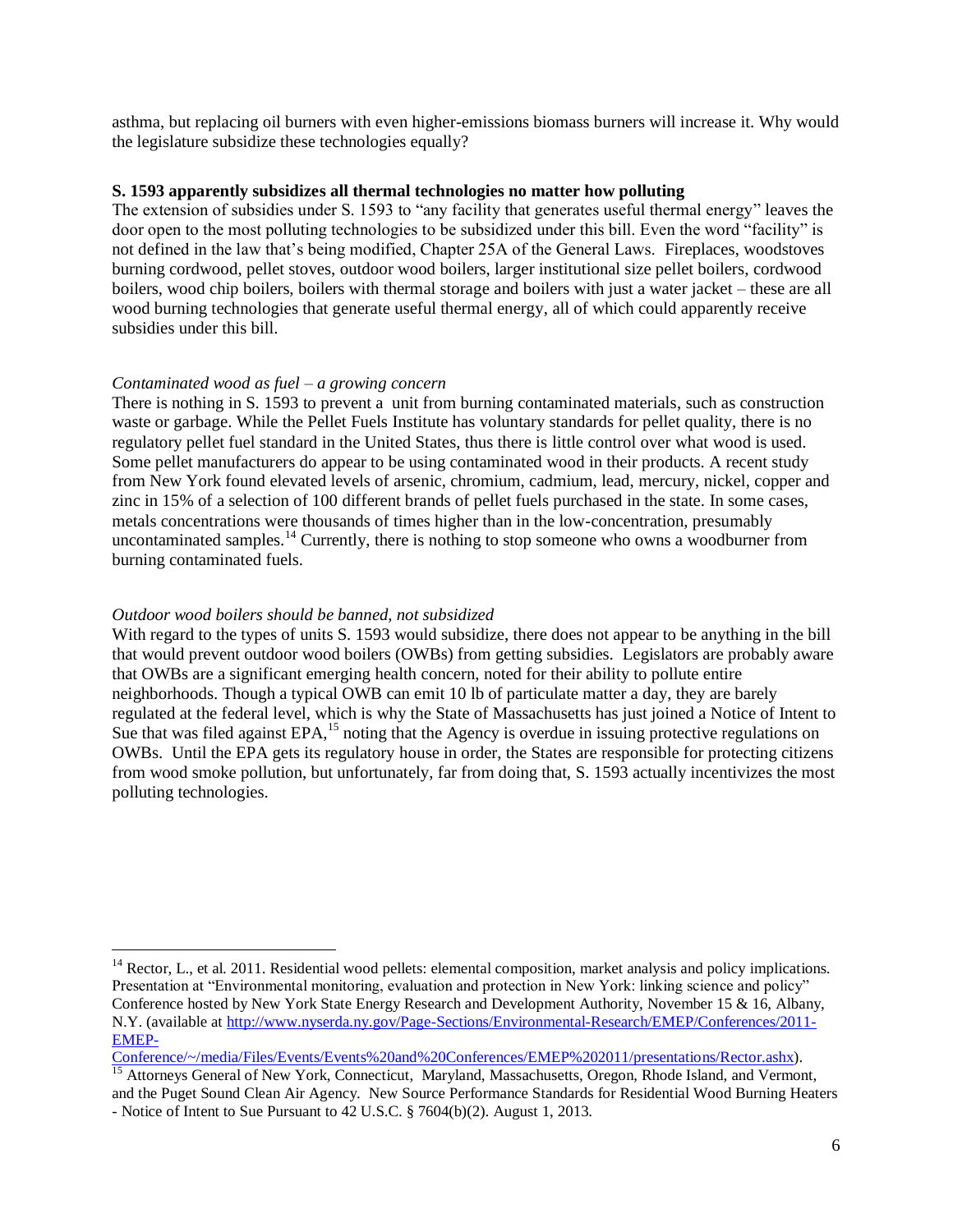

Figure 2. Outdoor wood boiler. Photo credit Phil Etter; photo borrowed from Burkhard, 2013.<sup>16</sup>

## <span id="page-6-0"></span>*Current particulate matter emissions standards in Massachusetts not protective enough*

Currently, Massachusetts requires an air permit for any biomass burner greater than 1 MMBtu/hr, and restricts emissions to 0.1 lb/MMBtu on heat input basis. While this is the most rigorous standard in the Northeast, it needs to be updated. The 0.1 lb/MMBtu standard is much higher than the emissions levels that can now be achieved by many thermal-only wood-burning devices (and again, it is orders of magnitude higher than typical emissions from new gas or oil boilers). Further, as low as the 1 MMBtu permitting threshold may seem, in fact, many institutional and all residential boilers are smaller than this, meaning that a large portion of the boilers subsidized by S. 1593 could be exempt from *any* regulation on emissions under the current regulations in Massachusetts. It is also important to note that the Massachusetts emissions rules for small burners currently only apply to particulate matter, and there are no emissions standards for other pollutants, including carbon monoxide (CO), which is emitted in large and sometimes health-threatening quantities by wood-burners, and is a particular safety concern for units installed indoors. 17

# <span id="page-6-1"></span>*All biomass burners are not created equal*

 $\overline{a}$ 

Wood burning technologies can have wildly differing emissions rates, and it requires a fair degree of knowledge to install and operate one correctly. Figure 3 is from research performed by the New York State Energy Research and Development Authority (NYSERDA). It shows the very large difference in particulate emissions rates from various wood- and oil-burning technologies, with a conventional hydronic heater ("HH", a burner that uses a water tank for external thermal storage), emitting around 10 lb of particulate matter a day.

<sup>&</sup>lt;sup>16</sup> Burkhard, Ellen. Presentation of New York State Energy Development Authority to NASA Air Quality Applied Sciences Team Meeting. University of Maryland, June 5, 2013.

<sup>&</sup>lt;sup>17</sup> Butcher, T., an d Russell, N. Review of EPA Method 28: Outdoor wood hydronic heater test results. Final report, prepared for the New York State Energy Research and Development Authority. September, 2011. Albany, NY.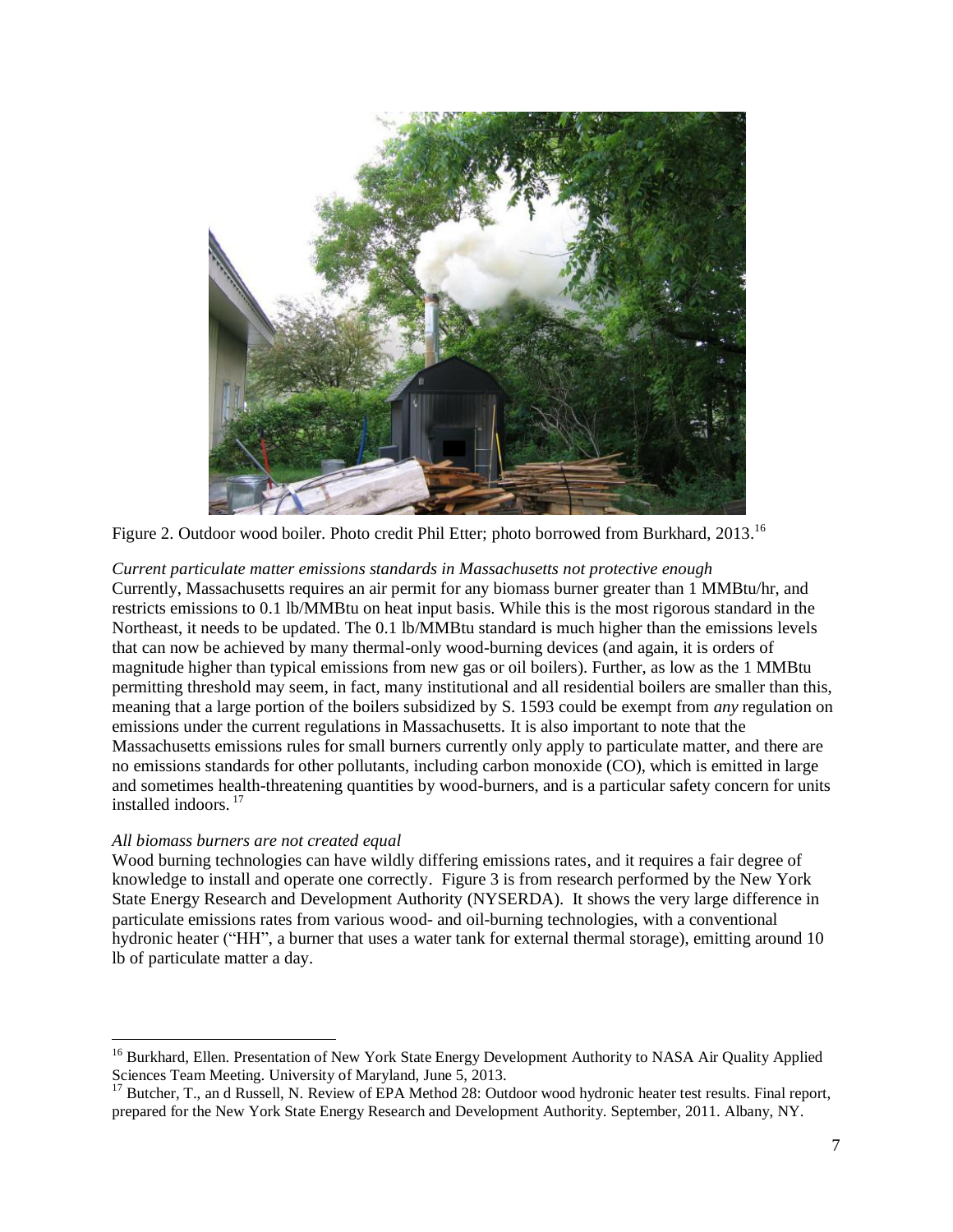



Figure 3. Particulate matter emissions from wood- and oil-fired thermal only technologies. <sup>18</sup>

The graph shows that even though wood pellet burners are "cleaner burning" than other fuels, the particulate matter emissions from even a well-controlled pellet-fired hydronic heater (at 0.08 lb/day) are 2,000 times greater than a boiler firing ultra-low sulfur fuel oil (at 0.00004 lb/day). The presentation from which this graph was taken concludes that wood heating appliances are "gross emitters" compared to conventional technologies/fuels.

For larger institutional biomass burners that burn chips or pellets, "two stage" combustors – where the combustion of the volatile gases driven off from wood heating is spatially separated from the fuel itself – are "cleaner burning" and more efficient than devices where the combustion occurs within the fuel pile. Such "staged combustion" allows greater control of oxygen flow and reduces carbon monoxide emissions. European burner technology has made strides in this regard and there has been a large improvement in unit efficiency and decrease in CO emissions over the last 30 years, but units available in the United States are generally not as advanced. In Europe, 25 percent of wood boilers now achieve a thermal efficiency of 87 percent, based on the higher heating value of wood.<sup>19</sup>

# <span id="page-7-0"></span>*Emissions vary depending on how systems are operated*

 $\overline{a}$ 

However, having the most advanced technologies only goes part of the way in reducing pollution from wood-burning devices. Correct operation is also essential for controlling emissions, which is another

<sup>&</sup>lt;sup>18</sup> Burkhard, Ellen. Presentation of New York State Energy Development Authority to NASA Air Quality Applied Sciences Team Meeting. University of Maryland, June 5, 2013.

<sup>&</sup>lt;sup>19</sup> Gibbs, R. and Butcher, T. Staged combustion biomass boilers: linking high-efficiency combustion technology to regulatory test methods, Final Report 10-19. New York State Energy Research and Development Authority, August, 2010.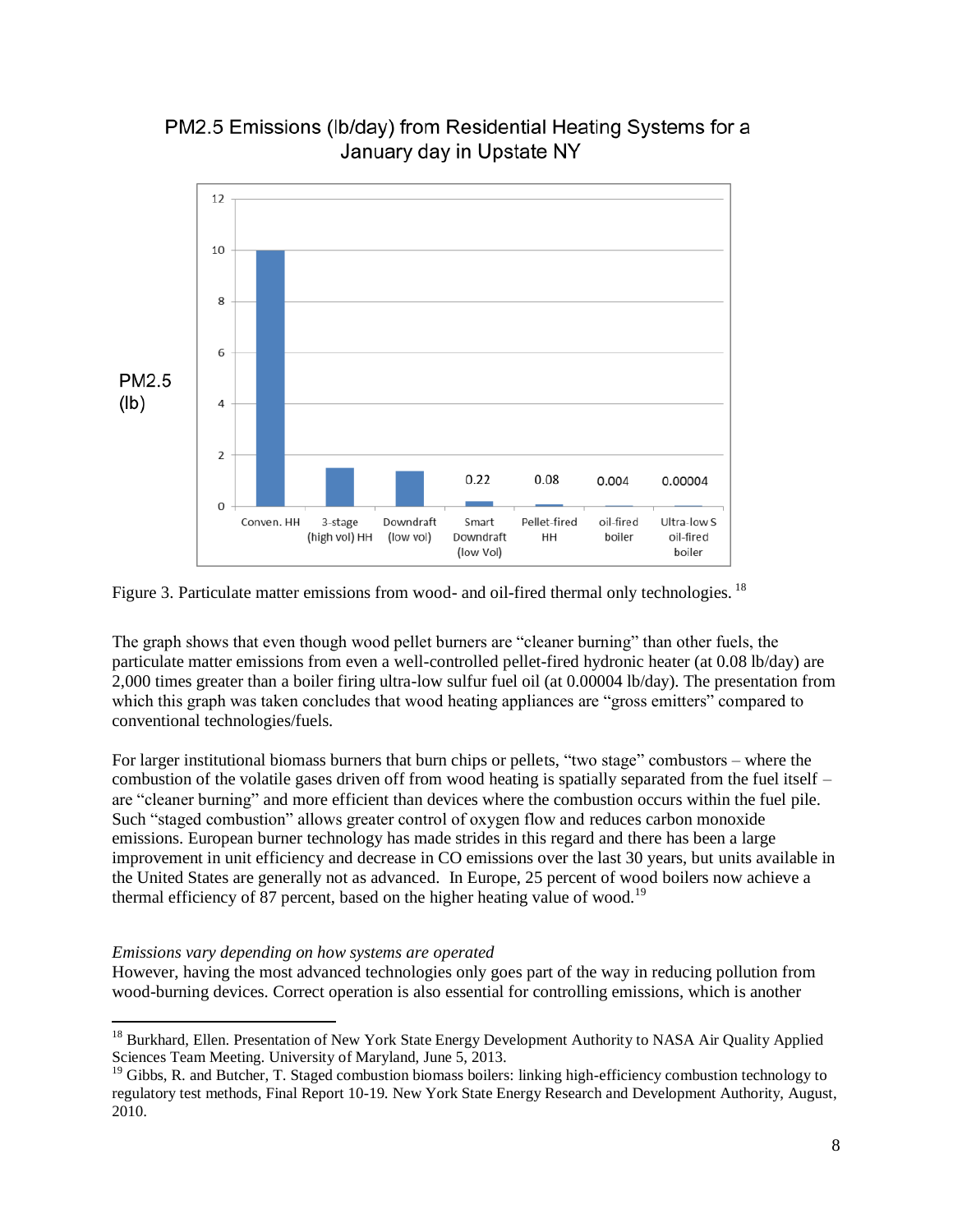feature of bioenergy that distinguishes it from "plug and play" technologies like solar panels, which once installed, simply operate with no emissions. Wood burners have the lowest emissions rates when they are operated at full capacity, where optimal combustion conditions ensure that carbon is oxidized to  $CO<sub>2</sub>$ , rather than being partially oxidized to carbon monoxide (CO), or burned incompletely and emitted as particulate matter ("soot" and "black carbon" are products of incomplete combustion). "Cycling" of small-scale biomass burners, where heat output varies over time, is associated with greatly increased CO and PM emissions, compared to consistent operation at high temperature. There is a strong inverse relationship between energy efficiency and emissions, such that as efficiency decreases, the emissions rate per unit energy increases, often in a nonlinear fashion.<sup>20</sup> Figure 4 shows the increase in particulate matter emissions for outdoor wood boilers as the units are operated at decreasing capacity.



Figure 4. Relationship between particulate matter emissions and heat output for several outdoor wood boilers.<sup>21</sup>

One design feature that can significantly reduce emissions is combining wood heaters with external thermal storage, because having a large thermal storage tank allows all the fuel in the firebox to be burned at high efficiency, and that heat to be stored for later use, avoiding periods of oxygen starvation and smoldering, which is when the greatest emissions occur.<sup>22</sup>

 $\overline{a}$  $20$  Ibid.

<sup>&</sup>lt;sup>21</sup> Butcher, T., an d Russell, N. Review of EPA Method 28: Outdoor wood hydronic heater test results. Final report, prepared for the New York State Energy Research and Development Authority. September, 2011. Albany, NY.

 $^{22}$  Gibbs, R. and Butcher, T. Staged combustion biomass boilers: linking high-efficiency combustion technology to regulatory test methods, Final Report 10-19. New York State Energy Research and Development Authority, August, 2010..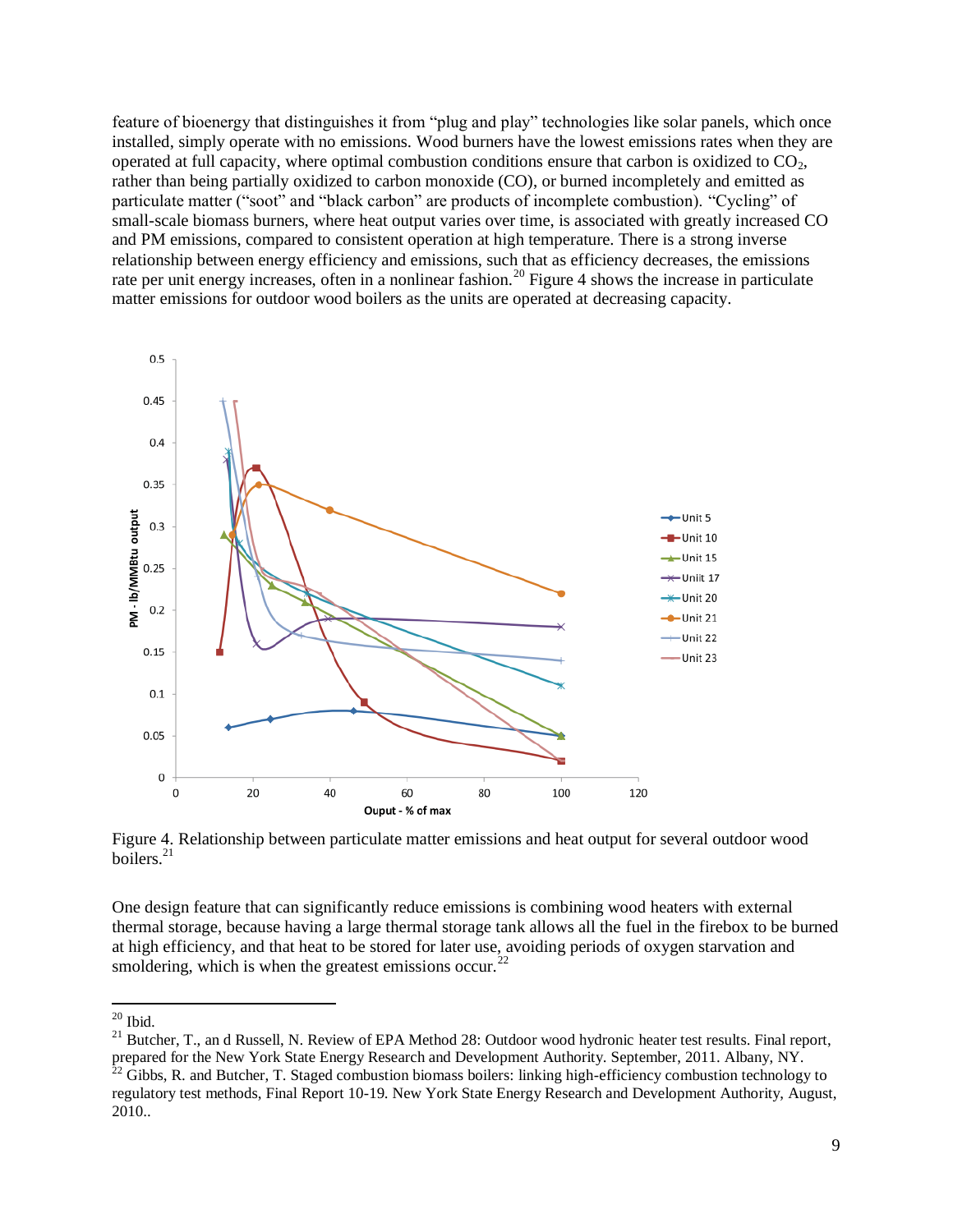#### <span id="page-9-0"></span>*Correct unit sizing is essential to reducing emissions*

Because of the inverse relationship between heat output and emissions rate, correct sizing of a unit is very important for controlling emissions. Wood boilers are often inherently sized to pollute, because they are often installed to meet the "design load" – that is, the heating load required on the coldest day, which generally occurs less than 2% of the year. An evaluation of wood-fired hydronic heaters found that boilers that are sized to meet heat demand on the coldest day operate most of the time in a much reduced capacity, thus greatly increasing emissions. For instance, boilers spend 90 percent of their time at less than 16% of design load in a "cold" (New York) climate, and at less than 7 percent of design load in a "moderate" (Maryland) climate.<sup>23</sup> Incorrect sizing thus means that these boilers spend most of their time in a highly polluting mode, and are nowhere near meeting the "advertised" emissions rate, which is tested when boilers are operating at maximal capacity and efficiency. While the most efficient pellet systems approach the efficiency of an oil-fired furnace when they are operated at high load, there are no seasonal/part load efficiency standards in place for wood-burners as there are for ENERGY STAR-rated oil-fired boilers.<sup>24</sup>

#### <span id="page-9-1"></span>*New York's standard for subsidized bioenergy - a possible model*

 $\overline{a}$ 

The Committee might be interested in learning about what a more rigorous standard for a thermal bioenergy program could look like. New York's "Cleaner Greener Communities Program" gives grants for alternative energy, including bioenergy (we are including the program brochure as an attachment with this letter; it is also available online.<sup>25</sup>) The program requirements were developed by NYSERDA, the agency that has done more credible work characterizing emissions from small-scale bioenergy than any other group in the country. The types of bioenergy units the program allows are very restricted. Projects must be less than 5 MMBtu/hr and use an energy management system to reduce cycling and increase efficiency. Particulate matter emissions can be no more than 0.08 lb/mmbtu, and for units installed at schools, nursing homes, health care facilities, etc, the PM emissions rate can be no more than 0.03 lb/MMBtu. However, this is still considerably higher than can be achieved by facilities using the most effective particulate matter controls, that is, either a baghouse or an electrostatic precipitator, which are capable of reducing filterable PM emissions to lower than 0.01 lb/MMBtu.

Most importantly, the New York program requires projects installed near vulnerable communities to perform air quality modeling, including assessing the number of deliveries by fuel truck in comparison to the existing heating system. Such modeling takes into account the ambient levels of air pollution in the region and assesses whether the additional pollution from the facility will cause EPA's health standards to be exceeded. Bioenergy facilities receiving grants under the New York program must meet a CO standard as well, and the program requires a the boiler room to include a CO detection system (a feature that is now also being required by the New Hampshire Public Utilities Commission for its biomass heating incentive program.<sup>26</sup>) Wood fuels can only be premium pellets, with no construction and demolition wood content, and have high energy content, low ash, low chloride, and low moisture content. Importantly, the brochure states that "other commercially available fuel types in NYS (for example green wood chips and grass pellets) cannot facilitate high-efficiency and low emission performance even in advanced

<sup>&</sup>lt;sup>23</sup> Butcher, T., an d Russell, N. Review of EPA Method 28: Outdoor wood hydronic heater test results. Final report, prepared for the New York State Energy Research and Development Authority. September, 2011. Albany, NY.

Energy and Resource Solutions. Emerging Technologies Research Report, prepared for the Regional Evaluation, Measurement and Verification Forum. February 13, 2013. North Andover, MA.

<sup>&</sup>lt;sup>25</sup> Available at [http://www.nyserda.ny.gov/Statewide-Initiatives/Cleaner-Greener-Communities/Implementing-](http://www.nyserda.ny.gov/Statewide-Initiatives/Cleaner-Greener-Communities/Implementing-Smart-Development-Projects/-/media/Files/About/Statewide%20Initiatives/CGC%20Plans/Guidance/Biomass%20Heating%20System%20Program%20Requirements.pdf)[Smart-Development-Projects/-](http://www.nyserda.ny.gov/Statewide-Initiatives/Cleaner-Greener-Communities/Implementing-Smart-Development-Projects/-/media/Files/About/Statewide%20Initiatives/CGC%20Plans/Guidance/Biomass%20Heating%20System%20Program%20Requirements.pdf)

[<sup>/</sup>media/Files/About/Statewide%20Initiatives/CGC%20Plans/Guidance/Biomass%20Heating%20System%20Progra](http://www.nyserda.ny.gov/Statewide-Initiatives/Cleaner-Greener-Communities/Implementing-Smart-Development-Projects/-/media/Files/About/Statewide%20Initiatives/CGC%20Plans/Guidance/Biomass%20Heating%20System%20Program%20Requirements.pdf) [m%20Requirements.pdf](http://www.nyserda.ny.gov/Statewide-Initiatives/Cleaner-Greener-Communities/Implementing-Smart-Development-Projects/-/media/Files/About/Statewide%20Initiatives/CGC%20Plans/Guidance/Biomass%20Heating%20System%20Program%20Requirements.pdf)

<sup>&</sup>lt;sup>26</sup> Energy and Resource Solutions. Emerging Technologies Research Report, prepared for the Regional Evaluation, Measurement and Verification Forum. February 13, 2013. North Andover, MA.